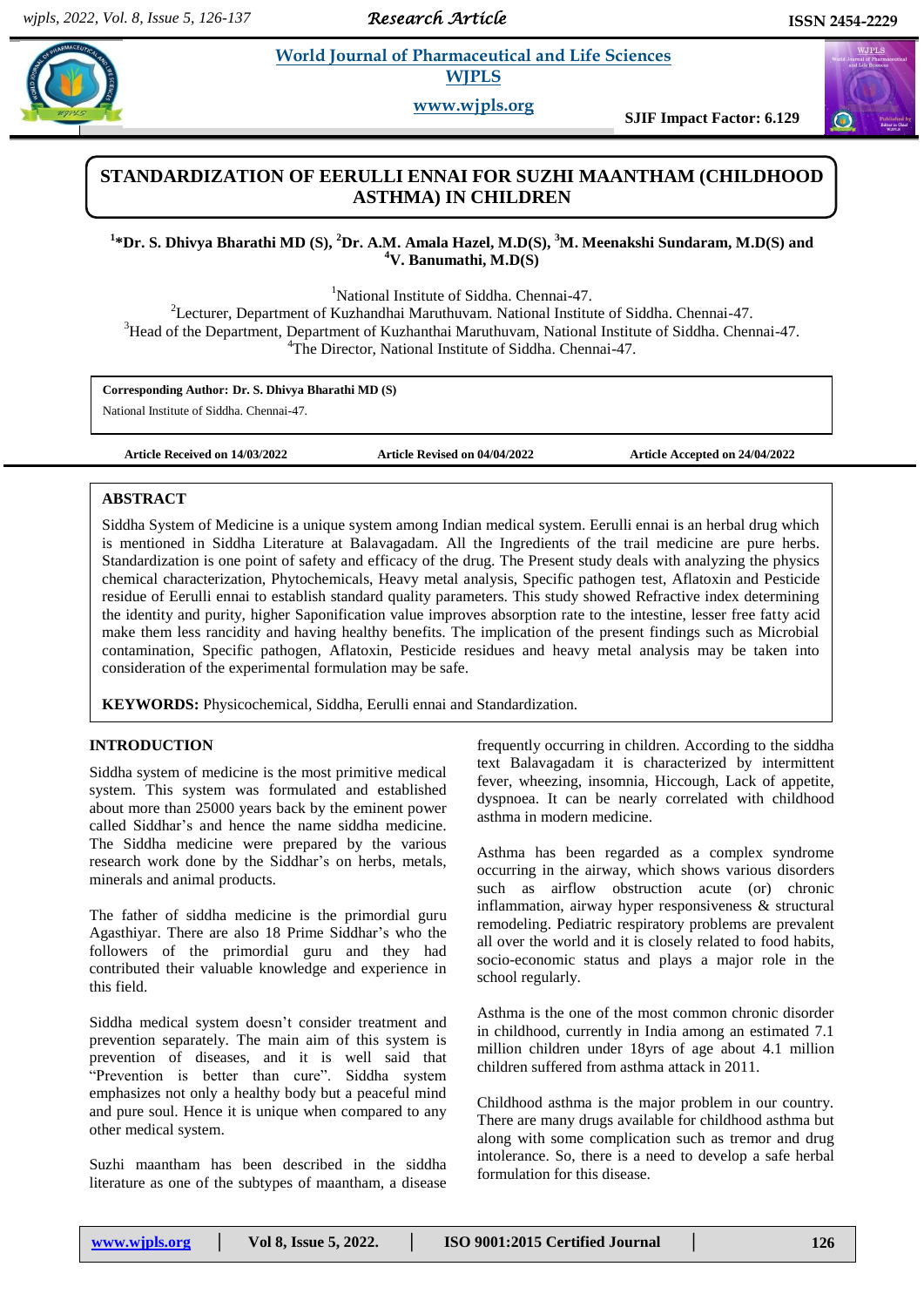All Ingredients of the trial medicine are pure herbs. The ingredient of the trial drug exhibits Anti-Inflammatory, Expectorant and Laxative actions. So, the investigator believes that it might be safe and will have efficacy in treating children with childhood asthma.

Standardization of drug means confirmation of its identity and determination of its quality and purity and biological observations. Standardization of medicine starts from collection of raw material upto their clinical application and efficacy.

# **MATERIAL AND METHODS**

Vengayam (Allium cepa), Vellindu (Acacia pennata), Aamanakku nei (Ricinus communis) are used as an ingredient for the preparation of Eerulli ennai.

### **Collection of Raw Drugs**

The drugs were purchased from authorized country raw drug store in Chennai. Classical parameters were taken

### **Table 1: Formulation Composition of Eerulli Ennai.**

for the evaluation.

### **Identification and Authentication of The Drug**

All the drugs were identified and authenticated by the Botanist, Department of Gunapadam, National Institute of Siddha, Tambaram Sanatorium, Chennai.

## **Purification and Preparation of The Ingredients**

All the drugs mentioned here were purified as per the Siddha literature.

Vengayam – Peel off the outer skin and washed in water and then juice was extracted.

Vellindu – Purify the plant in water and then juice was extracted.

Castor oil – Filled in a bottle and kept with the bottom partially immersed in sand & Kept under sunlight and filtered.

| <b>S.NO   INGREDIENTS</b>                             | <b>WEIGHT IN GRAMS</b>       |
|-------------------------------------------------------|------------------------------|
| Vengayam (Allium cepa)                                | 1 caer $(320 \text{ grams})$ |
| Vellindu (Acacia pennata)                             | 1 caer $(320 \text{ grams})$ |
| Aamanakku nei (Ricinus communis)   1 caer (320 grams) |                              |

### **Ingredients of Eerulli Ennai**



**Acacia Pennata Allium Cepa**





**Ricinus Communis**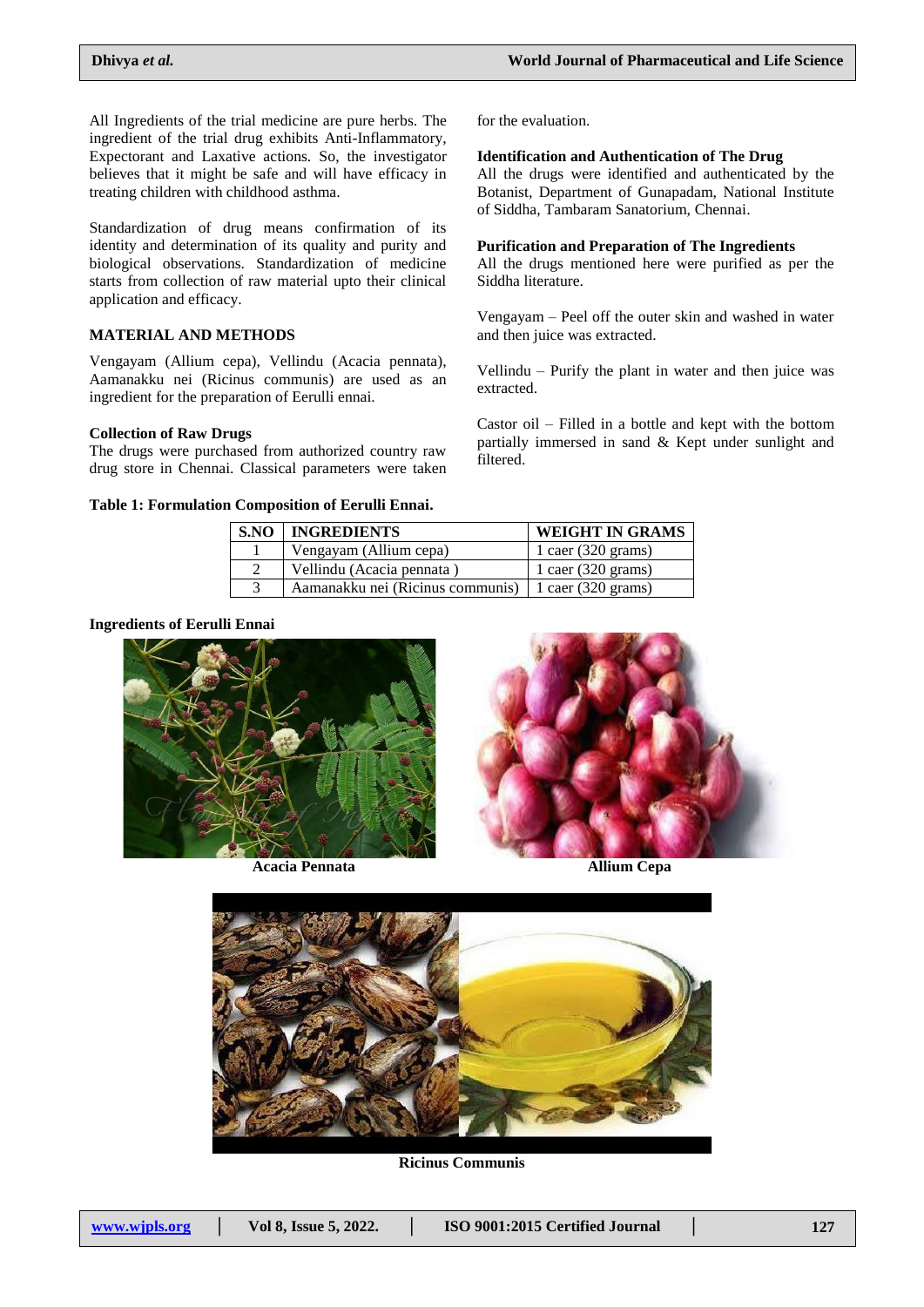

**Eerulli Ennai**

### **Method of Preparation**

All the above ingredients were purified. The juice of vellindu, vengayam was extracted and mixed with castor oil and heated until it attained a waxy consistency.

### **1. Physicochemical Analysis Of Eerulli Ennai Percentage Loss on Drying**

10gm of test drug (weight equivalent to oil) was accurately weighed in evaporating dish. The sample was dried at 105oC for 5 hours and then weighed.

*Percentage loss in drying = Loss of weight of sample/ Wt. of the sample X 100*

### **Determination of Total Ash**

3 g of test drug (weight equivalent to oil) was accurately weighed in silica dish and incinerated at the furnace a temperature 400 ºC until it turns white in color which indicates absence of carbon. Percentage of total ash will be calculated with reference to the weight of air-dried drug.

*Total Ash = Weight of Ash/Wt. of the Crude drug taken X 100*

### **Determination of pH**

Sample being oily in nature the direct litmus evaluation method was adopted to check the pH of the sample.

# **Determination of Iodine value**

About 20 gm of oil was transferred into Iodine flask. To which 10 ml of chloroform was added and warmed slightly and cooled for 10 minutes. Followed by this about 25 ml of Wiji"s solution was added in the same flask and shaken well. The flask was allowed to stand for 30 mins and refrigerated for an hour.T About 10 ml of KI solution was added to this and titrated against 0.1 N Sodium thiosulphate solutions until the appearance of yellow colour. 1 ml of starch indicator was added and again titrated against the sodium thiosulphate solution from the burette. Disappearance of blue colour indicates end point. Repeat the above procedure without taking sample and note the corresponding reading for blank titration.

### **Determination of saponification value**

About 2 gm (weight equivalent to oil) of test sample was transferred into the round bottomed flask. To this about 20 ml of 0.5 N alcoholic KOH solutions was added to the round bottomed flask. Repeatthe same procedure with out taking the sample for blank titration. Reflux both sample and blank round bottomed flasks for 1 hour. After reflux, allow both the round bottomed flasks to cool. Titrate the samples using 0.5 N HCl with phenolphthalein indicator. The disappearance of pink indicates the end point.

### **2. Phytocomponents Evaluation of Eerulli Ennai Sample Preparation**

Eerulli oil (EO) was extracted with ethanol and the extract was subjected to the following analysis

### **Test for Alkaloid- Mayer's reagent**

To the test drug about 2ml of Mayer's reagent was added and was observed for the presence of alkaloids..

### **Test for flavonoid**

To 0.1ml of the test sample about 5 ml of dilute ammonia solution have been added followed by addition of few drops of conc. Sulfuric acid. 45

### **Test for Glycosides - Borntrager's Test**

Test drug is hydrolysed with concentrated hydrochloric acid for 2 hours on a water bath, filtered and the hydrolysate is subjected to the following tests. To 2 ml of filtered hydrolysate, 3 ml of choloroform is added and shaken, choloroform layer is separated and 10% ammomia solution is added to it.

#### **Test for Triterpenoids**

To the test solution 2ml chloroform was added with few drops of conc. Sulphuric acid (3ml) at the side of the test tube.

## **Test for Steroids - Salkowski test**

To the test solution 2ml of chloroform was added with few drops of conc. Sulphuric acid (3ml), and shaken well. The upper layer in the test tube was turns into red and sulphuric acid layer showed yellow with green fluorescence.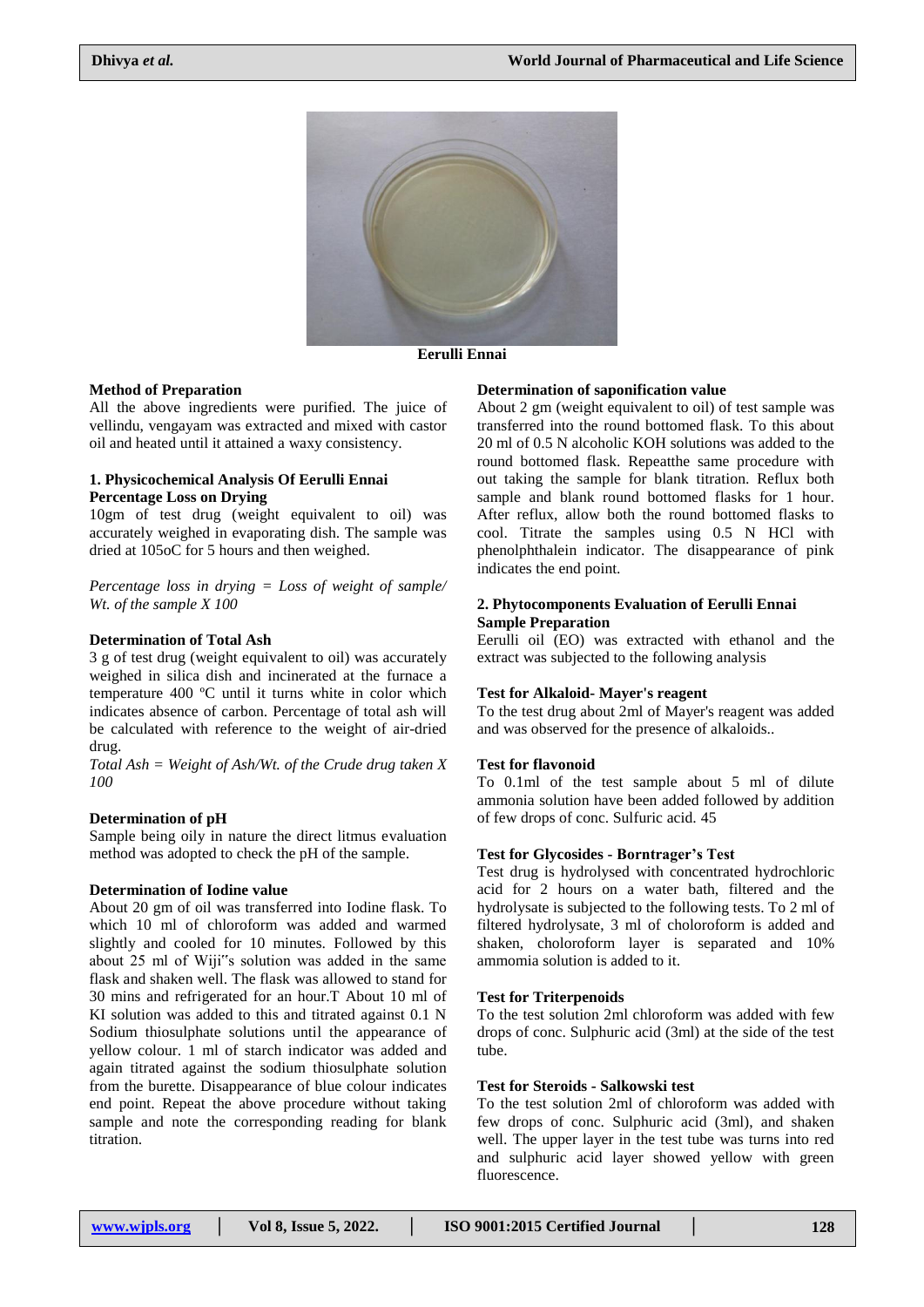### **Test for Carbohydrates - Benedict's test**

To 0.5 ml of test drug about 0.5 ml of Benedic"s reagent is added. The mixture is heated on a boiling water bath for 2 minutes.

### **Test – Phenol- Lead acetate test**

The test sample is dissolved in of distilled water and to this 3 ml of 10% lead acetate solution is added..

### **Test for tannins**

About 0.5ml of test sample is boiled in 20 mL of distilled water in a test tube and then filtered. The filtration method used here is the normal method, which includes a conical flask and filter paper. The 0.1% FeCl3 is added to the filtered samples.

#### **Test for Saponins**

The test drugs were shaken with water vigorously for 10 mins.

#### **Test for Proteins (Biuret Test)**

Biuret test: Equal volume of 5% solution of sodium hydroxide and 1% copper sulphate were added.

### **Test of Coumarins**

1 ml of extract, 1 ml of 10% sodium hydroxide was added.

### **Test for Quinones**

The test samples were treated separately with Alc. KOH solution.

### **Test for Anthocyanin**

About 0.2 ml of the extract was weighed in separate test tube, 1ml of 2N Sodium Hydroxide was added, and heated for 5 minutes at  $100 \pm 2^{\circ}$ C.

#### **Test for Betacyanin**

To 2 ml of the test sample, 1 ml of 2N sodium hydroxide was added and heated for 5 min at 1000C.

# **3. Quantitative Estimation of phytoconstituents of eerulli**

# **Ennai**

# **Determination of total Phenol content**

The total phenol content was determined using Folin– Ciocalteu reagents with analytical grade Gallic acid as the standard. 1 ml of sample was added to deionized water (10 ml) and Folin–Ciocalteu phenol reagents

### **1. Physico Chemical Analysis of Eerulli Ennai. Table 2:**

(1ml). After 5 minutes, 20% sodium carbonate (2 ml) was added to the mixture. After being kept in total darkness for 1 hr, the absorbance was measured at 750 nm using a spectrophotometer. Amounts of total Phenol was calculated using Gallic acid calibration curve. The results were expressed as Gallic acid equivalents (GAE) mg/g of dry plant matter.

### **Total Flavanoid**

Total flavanoid content in the drug EO was determined using aluminum chloride method. In this method Quercetin was used as standard and flavonoid contents were measured as quercetin equivalent. For this purpose, the calibration curve of quercetin was drawn. 1ml of standard or sample EO was taken into 10ml volumetric flask, containing 4ml of distill water. 0.3ml of 5%NaNO2 added to the flask. After 5min, 0.3ml 10%AlCl3 was added to the mixture. At the 6th min add 2ml of 1M NaOH was added and volume made up to 10ml with distilled water. The absorbance was noted at 510nm using UV-Visible spectrophotometer.

### **Estimation of Alkaloid**

EO weight equivalent to 5 gm was weighed into a 250 ml beaker and 200 ml of 10% acetic acid in ethanol was added and covered and allowed to stand for 4 hr. This was filtered and the extract was concentrated on a water bath to one-quarter of the original volume. Concentrated ammonium hydroxide was added drop wise to the extract until the precipitation was complete. The whole solution was allowed to settle and the precipitated was collected and washed with dilute ammonium hydroxide and then filtered. The residue is the alkaloid, which was dried and weighed.

# **Estimation of Tannin**

The tannin content was determined using Folin Ciocalteu assay. Sample EO of 100 μL was added to 750 μL of distilled water, 500 μL Folin-Ciocateu reagent and 1000 μL of 35 % sodium carbonate (Na2CO3). The mixture was shaken vigorously after diluting to 10 mL of distilled water. The mixture was incubated for 30 min at room temperature and read at 725 nm. Distilled water was used as blank. Tannic acid standard solutions were prepared and standard calibration curve was plotted with varying concentration. The total tannins content were expressed as Tannic acid mg/gm, as calculated from the prepared standard curve.

| S.No | <b>Parameter</b> | <b>Observation</b> |
|------|------------------|--------------------|
|      | Color            | Creamy white       |
|      | Smell            | Characteristic     |
|      | Touch            | Oilv               |
|      | Appearance       | Clear              |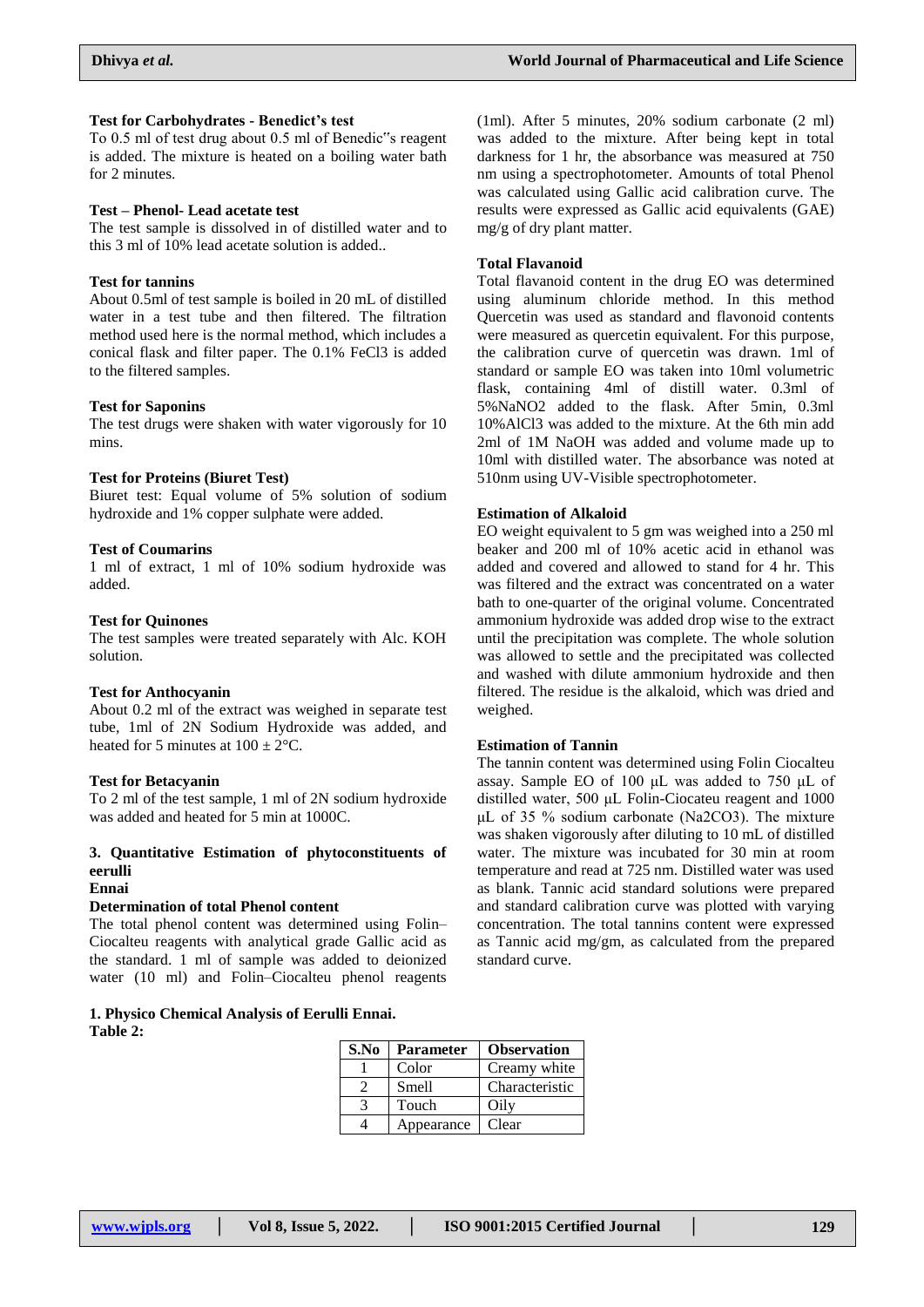**Table 3:**

| S.No | Parameter                    | Mean $(n=3)$ SD  |
|------|------------------------------|------------------|
|      | Loss on Drying at 105 °C (%) | $3.83 \pm 0.20$  |
|      | Total Ash (%)                | $0.822 \pm 0.11$ |

**Table 4:**

| S.No | <b>Specific Test</b>                                    | ЕC    |
|------|---------------------------------------------------------|-------|
|      | pΗ                                                      |       |
|      | Refractive index                                        |       |
|      | Iodoine value (mg $I2/g$ )                              |       |
|      | Saponification Value (mg of KOH to saponify 1gm of fat) | Clear |

# **2.Phytocomponents of Eerulli Ennai**

**Test For Alkaloid- Test For FlavonoidMayer's Reagent**



**Test For Glycosides – Test For TriterepnoidsBorntrager's Test**





**Test For Steroids - Test For Corbhohydrates**



**Enedict"S Test Salkowski Test**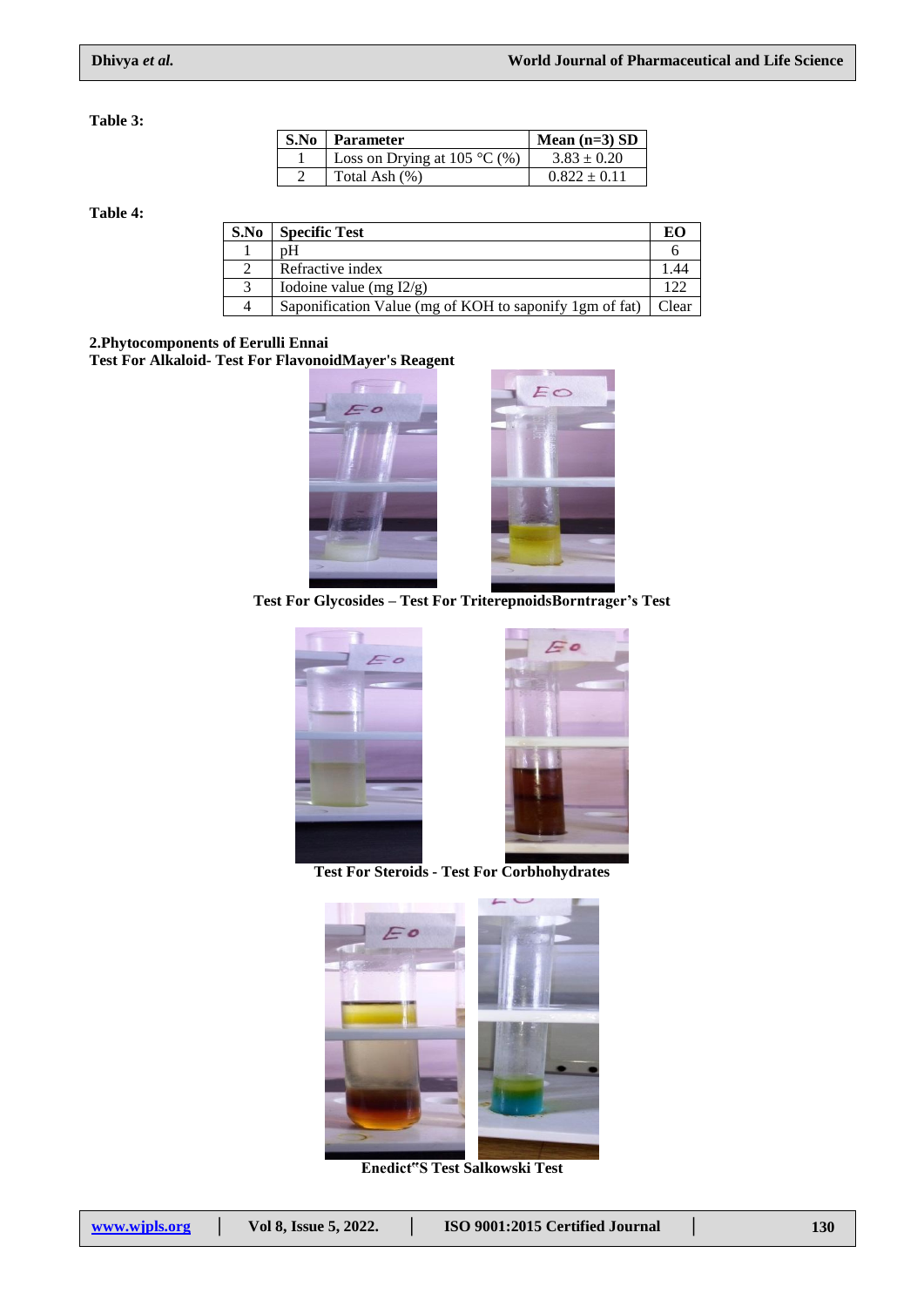

**Test – Phenol- Test For TanninsLead Acetate Test**



**Test For Saponins Test For Proteins (Biuret Test)**



 $\overline{\phantom{a}}$ 







**Test For Anthocyanin Test For Betacyanin**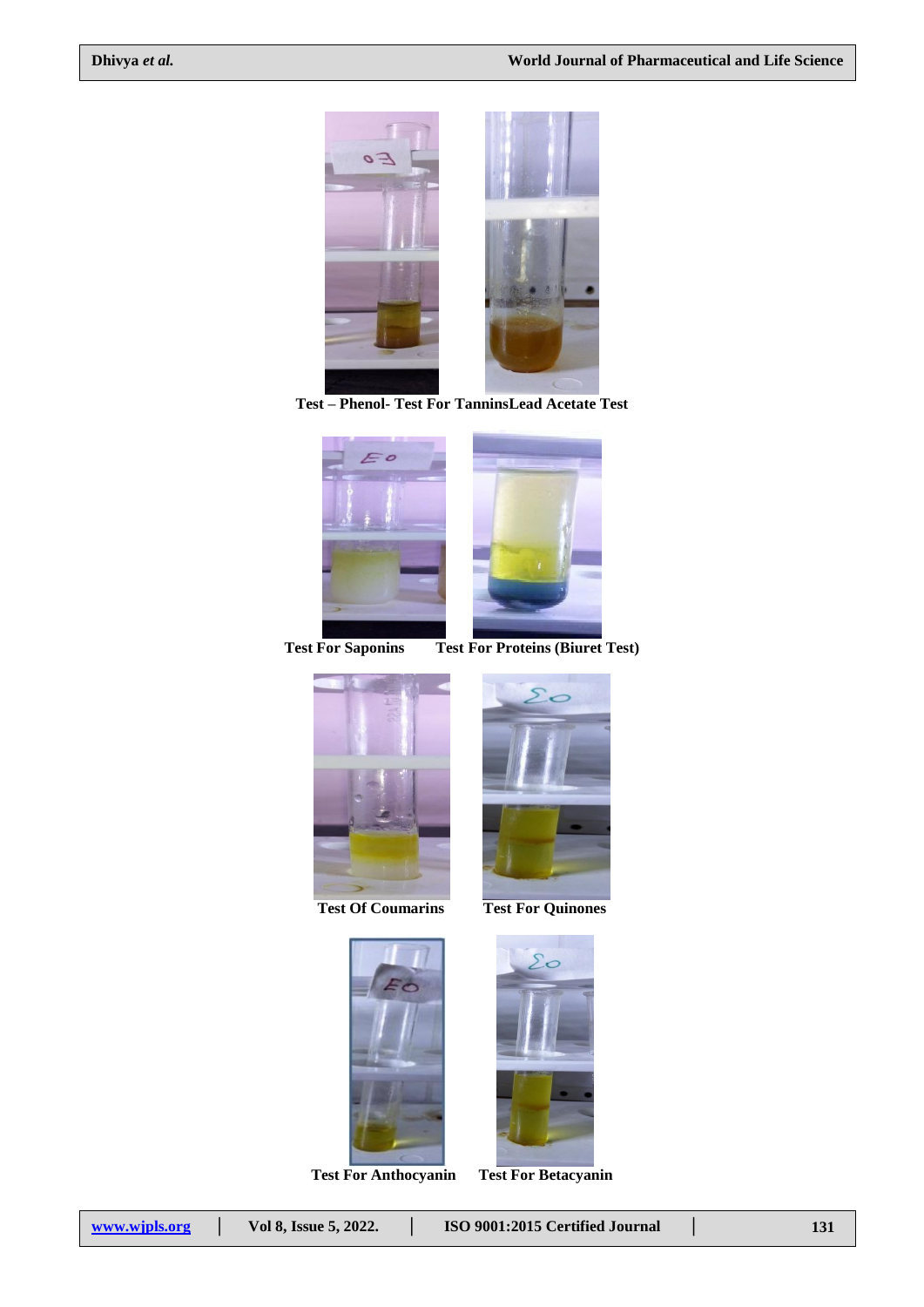# **Table 5:**

| PHYTOCOMPONENTS   | EO     |
|-------------------|--------|
| <b>ALKALOIDS</b>  | $^{+}$ |
| <b>FLAVONOIDS</b> | $^{+}$ |
| GLYCOSIDES        | $^{+}$ |
| <b>STEROIDS</b>   | $^{+}$ |
| <b>SUGAR</b>      |        |
| TRITEREPNOIDS     |        |
| COUMARINS         | $^{+}$ |
| PHENOLS           | $^{+}$ |
| TANNINS           | $^{+}$ |
| <b>SAPONINS</b>   | $^{+}$ |
| <b>PROTEINS</b>   | $^{+}$ |
| ANTHOCYANIN       |        |
| BETACYANIN        |        |
| UINONES           |        |

+ Indicates positive

- Indicates Negative

# **1. Quantitative estimation of phytoconstituents of Eerulli ennai Table 6:**

| <b>Phyto-constituents</b>                                | EO               |
|----------------------------------------------------------|------------------|
| Total phenols (GAE mg/gm)                                | $0.620 \pm 0.04$ |
| Total flavonoids (Quercetin mg/gm)                       | $0.21 \pm 0.05$  |
| Total alkaloids(mg/gm)                                   | $0.69 \pm 0.01$  |
| Total tannins(mg/gm) (Tannic acid mg/gm) $0.44 \pm 0.08$ |                  |

Mean with 3 replicates  $\pm$  SD.

# **Interpretation**

The acidic radicals test shows the presence of Chloride, Fluoride & Oxalate.

# **Table 10: Results of basic radicals studies.**

|    | <b>S.NOPARAMETER</b>      | <b>OBSERVATIONRESULTS</b> |          |
|----|---------------------------|---------------------------|----------|
|    | Test for Lead             |                           | Negative |
| 2  | <b>Test for Copper</b>    |                           | Negative |
| 3  | <b>Test for Aluminium</b> |                           | Negative |
| 4  | Test for Iron             |                           | Negative |
| 5  | Test for Zinc             |                           | Negative |
| 6  | <b>Test for Calcium</b>   |                           | Negative |
| 7  | <b>Test for Magnesium</b> |                           | Negative |
| 8  | <b>Test for Ammonium</b>  |                           | Negative |
| 9  | <b>Test for Potassium</b> |                           | Negative |
| 10 | <b>Test for Sodium</b>    |                           | Negative |
| 11 | <b>Test for Mercury</b>   |                           | Negative |
| 12 | <b>Test for Arsenic</b>   |                           | Negative |

## **Interpretation**

The basic radicals test shows the absence of heavy metals such as lead, arsenic and mercury.

### **Table 11: Miscellaneous.**

| <b>S.NOPARAMETER</b>                   | <b>OBSERVATION</b>               | <b>RESULTS</b> |
|----------------------------------------|----------------------------------|----------------|
| <b>Test for Starch</b>                 |                                  | Negative       |
| Test for Reducing sugars               |                                  | Negative       |
| <b>Test for Alkaloids</b>              | Yellow colour developed Positive |                |
| Test for Tannic acid                   |                                  | Negative       |
| <b>Test for Unsaturated compounds-</b> |                                  | Negative       |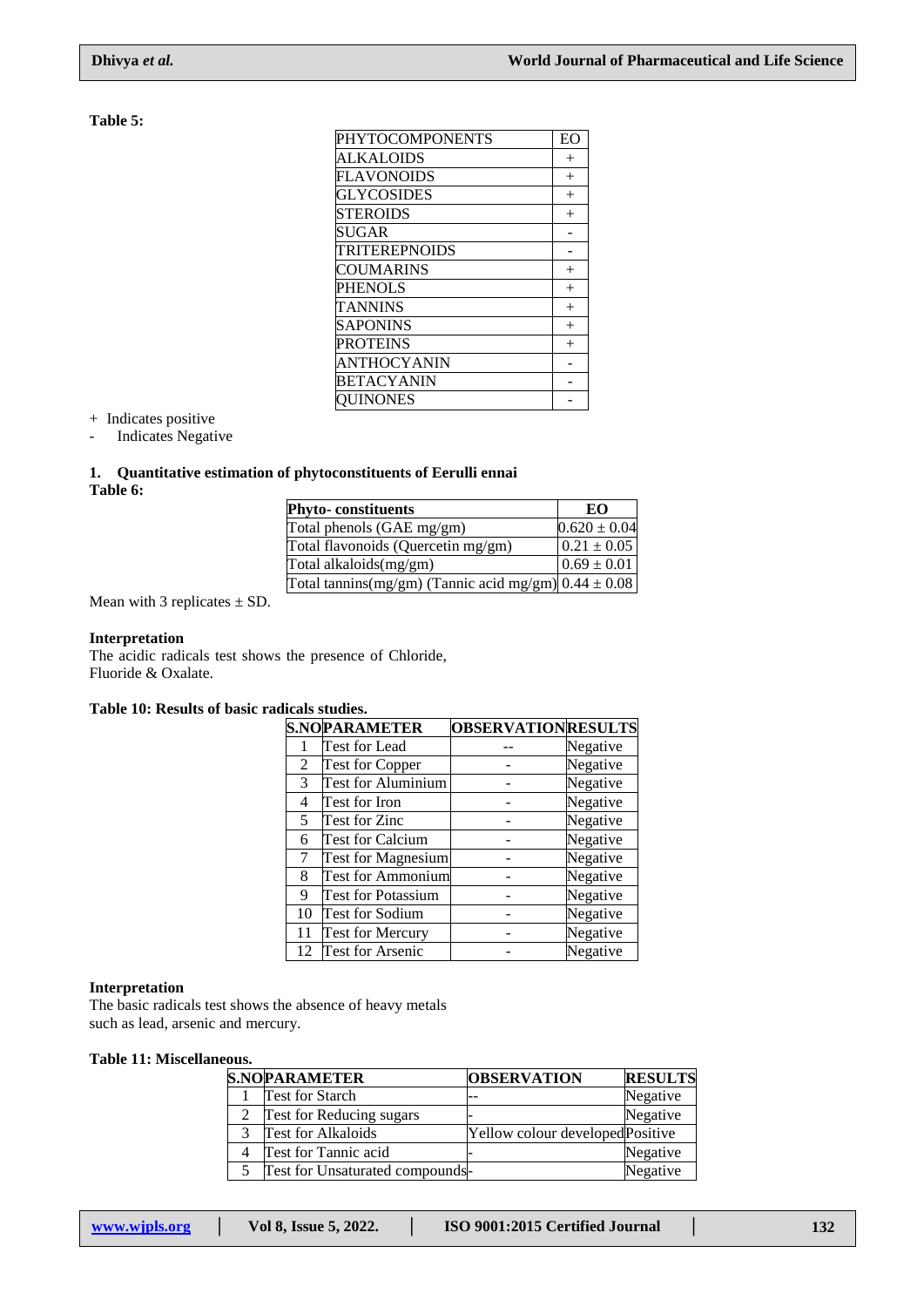|  | Test for Amino acid               | Negative |
|--|-----------------------------------|----------|
|  | <b>Test for Type of compounds</b> | Negative |

# **Interpretation**

The Miscellaneous test shows the presence of Alkaloids.

# **Test Report Of Heavy Metals, Pesticide Residue Organochlorine, Organophosphorus, Pyrethroids Table 12: Heavy Metals.**

|         | <b>S.NoTest ParametersUnits of Measurement Result</b> |               | <b>Method of Testing</b>                                            |
|---------|-------------------------------------------------------|---------------|---------------------------------------------------------------------|
| Cadmium | mg/kg                                                 | $ND(DL-0.01)$ |                                                                     |
| Lead    | mg/kg                                                 |               | $\frac{\text{ND(DL-0.01)}}{\text{D}}$ BVCPSCH/NS/SOP/053 by ICP OES |
| Mercury | mg/kg                                                 | $ND(DL-0.01)$ |                                                                     |
| Arsenic | mg/kg                                                 | $ND(DL-0.01)$ |                                                                     |

# **Organochlorine**

| $\mathbf{1}$   | Aldrin(Aldrin and dieldrin                                                                                    | mg/kg                 | BLQ(LOQ-0.01)                            |                                 |
|----------------|---------------------------------------------------------------------------------------------------------------|-----------------------|------------------------------------------|---------------------------------|
|                | combined expressed asdieldrin)                                                                                |                       |                                          |                                 |
| $\sqrt{2}$     | Chlordane (cis & trans)                                                                                       | mg/kg                 | BLQ(LOQ-0.01)                            |                                 |
| 3              | Chlorothalonil                                                                                                | mg/kg                 | <b>BLQ(LOQ-0.01)</b>                     |                                 |
| $\overline{4}$ | DDT (all Isomers)                                                                                             | mg/kg                 | BLQ(LOQ-0.01)                            |                                 |
| 5              | Dicofol (sum of p,p" and o,p" Isomers)                                                                        | mg/kg                 | BLQ(LOQ-0.01)                            |                                 |
| 6              | Dieldrin (see Aldrin)                                                                                         | mg/kg                 | $\overline{B L Q (L O Q \text{-} 0.01)}$ |                                 |
| $\overline{7}$ | Endosulphan (all Isomers)                                                                                     | mg/kg                 |                                          | BLQ(LOQ-0.01) ERUL Method by GC |
| $\overline{8}$ | Endrin                                                                                                        | mg/kg                 |                                          | BLQ(LOQ-0.01) MSMS/LC MSMS      |
| 9              | HCH (sum of isomers, except the gamma<br>isomers)                                                             | mg/kg                 | BLQ(LOQ-0.01)                            |                                 |
| 10             | Heptachlor (sum ofheptachlor and<br>heptachlorepoxide expressed as heptachlor)                                | mg/kg                 | BLQ(LOQ-0.01)                            |                                 |
| 11             | Lindane (gamma-HCH)                                                                                           | mg/kg                 | BLQ(LOQ-0.01)                            |                                 |
|                | S.No Test Parameter                                                                                           | Unite of Measur ement | Result                                   | Method of Testing               |
| 12             | 4- bromo-2- chlorophenol (metabolite of<br>profenophos)                                                       | mg/kg                 | BLQ(LOQ-0.01)                            |                                 |
| 13             | Acephate                                                                                                      | mg/kg                 | BLQ(LOQ-0.01)                            |                                 |
| 14             | Chlorfenvinphos                                                                                               | mg/kg                 | BLQ(LOQ-0.01)                            |                                 |
| 15             | Chlopyrifos                                                                                                   | mg/kg                 | BLQ(LOQ-0.01)                            |                                 |
| 16             | Chlopyrifos methyl                                                                                            | mg/kg                 |                                          |                                 |
|                |                                                                                                               |                       | BLQ(LOQ-0.01)                            |                                 |
| 17             | Diazinon                                                                                                      | mg/kg                 | BLQ(LOQ-0.01)                            |                                 |
| 18             | Dichlorvos                                                                                                    | mg/kg                 | BLQ(LOQ-0.01)                            |                                 |
| 19             | Dimethoate (including<br>Omethoate)                                                                           | mg/kg                 | BLQ(LOQ-0.01)                            |                                 |
| 20             | Edifenphos                                                                                                    | mg/kg                 | BLQ(LOQ-0.01)                            |                                 |
| 21             | Ethion                                                                                                        | mg/kg                 | BLQ(LOQ-0.01)                            |                                 |
| 22             | Etrimphos                                                                                                     | mg/kg                 |                                          | BLQ(LOQ-0.01) ERUL Method by Gc |
| 23             | Fenitrothion                                                                                                  | mg/kg                 |                                          | BLQ(LOQ-0.01) MSMS/LC MSMS      |
| 24             | Fenthion                                                                                                      | mg/kg                 | BLQ(LOQ-0.01)                            |                                 |
| 25             | Iprobenphos                                                                                                   | mg/kg                 | BLQ(LOQ-0.01)                            |                                 |
| 26             | Malathion (sum of malathion and malaoxon<br>expressed as malathion)                                           | mg/kg                 | BLQ(LOQ-0.01)                            |                                 |
| $27\,$         | Methamidophos                                                                                                 | mg/kg                 | BLQ(LOQ-0.01)                            |                                 |
| 28             | Monocrotophos                                                                                                 | mg/kg                 | BLQ(LOQ-0.01)                            |                                 |
| 29             | Omethoate (refer to<br>Dimethoate)                                                                            | mg/kg                 | BLQ(LOQ-0.01)                            |                                 |
| 30             | Oxydemeton-methyl(sum of oxydemeton<br>methyl anddemeton-S-methyl sulfone<br>expressed as oxydemeton -methyl) | mg/kg                 | BLQ(LOQ-0.01)                            |                                 |
|                | S.No Test Parameter                                                                                           | Unite of Measurement  | Result                                   | Method of Testing               |
| 31             | Parathionethyl                                                                                                | mg/kg                 | BLQ(LOQ-0.01)                            |                                 |
|                |                                                                                                               |                       |                                          |                                 |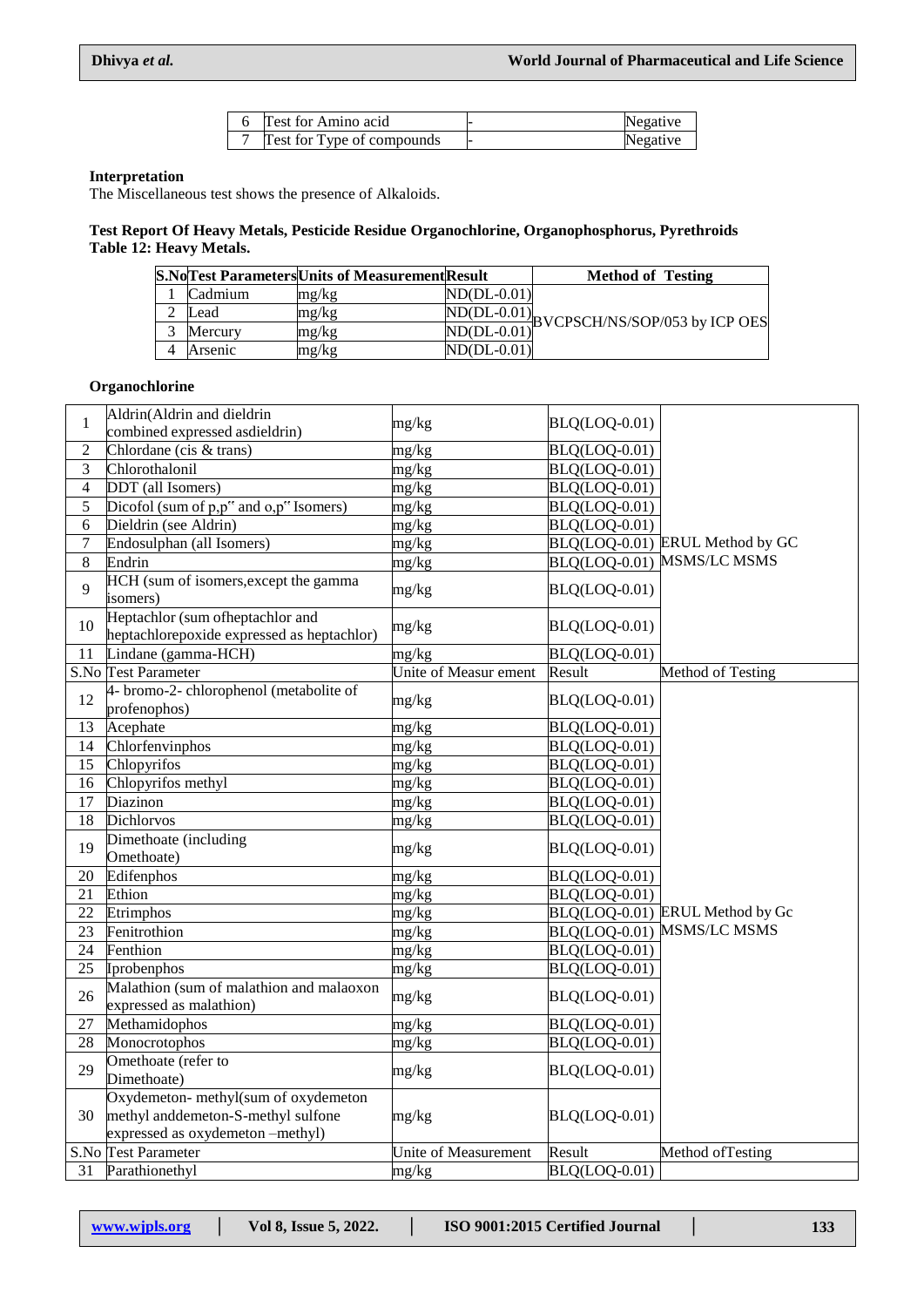| 32 | Parathion methyl(sum of parathion methyl<br>and paraoxon methyl expressed as parathion<br>methyl) | mg/kg | $BLQ(LOQ-0.01)$ |                                                       |
|----|---------------------------------------------------------------------------------------------------|-------|-----------------|-------------------------------------------------------|
| 33 | Phenthoate                                                                                        | mg/kg | $BLQ(LOQ-0.01)$ |                                                       |
| 34 | Phorate(sum of phorate, itsoxygen analogue<br>and their sulfones expressed as phorate)            | mg/kg |                 | <b>ERUL Methodby Gc</b><br>BLQ(LOQ-0.01) MSMS/LC MSMS |

# **1. Organophosphorus**

| 35 | Phosalone         | mg/kg | $BLQ(LOQ-0.01)$    |                    |
|----|-------------------|-------|--------------------|--------------------|
| 36 | Phosphamidon      | mg/kg | BLQ(LOQ-0.01)      |                    |
| 37 | Pirimiphos methyl | mg/kg | BLQ(LOQ-0.01)      | ERUL               |
| 38 | Profenophos       | mg/kg | BLQ(LOQ-0.01)      | Method<br>Gc<br>by |
| 39 | Propetamphos      | mg/kg | BLQ(LOQ-0.01)      | <b>MSMS/LCMSMS</b> |
| 40 | Quinalphos        | mg/kg | BLQ(LOQ-0.01)      |                    |
| 41 | Temephos          | mg/kg | BLQ(LOQ-0.01)      |                    |
| 42 | Thiometon         | mg/kg | BLQ(LOQ-0.01)      |                    |
| 43 | Triazophos        | mg/kg | $B L Q (LOQ-0.01)$ |                    |

# **2. Synthetic Pyrethroids**

| 44 | Allethrin and           | mg/kg | BLQ(LOQ-0.01) |                |
|----|-------------------------|-------|---------------|----------------|
|    | Bioallerthin            |       |               |                |
| 45 | <b>Bifenthrin</b>       | mg/kg | BLQ(LOQ-0.01) |                |
| 46 | Cypermethrin (including | mg/kg | BLQ(LOQ-0.01) |                |
|    | other mixture of        |       |               |                |
|    | constituent isomers sum |       |               |                |
|    | of isomers)             |       |               |                |
| 47 | Cypermethrin (including | mg/kg | BLQ(LOQ-0.01) |                |
|    | other mixture of        |       |               | EURL           |
|    | constituent isomers sum |       |               | Method By      |
|    | of isomers)             |       |               | <b>MSMS/LC</b> |
|    |                         |       |               | MSMS           |
| 48 | Deltamethrin            | mg/kg | BLQ(LOQ-0.01) |                |
| 49 | Ethofenprox             | mg/kg | BLQ(LOQ-0.01) |                |
| 50 | Fenpropathrin           | mg/kg | BLQ(LOQ-0.01) |                |
| 51 | Fenvalerate (sum of RR  | mg/kg | BLQ(LOQ-0.01) |                |
|    | & SS isomers)           |       |               |                |
| 52 | Lambda-cyhalothrin      | mg/kg | BLQ(LOQ-0.01) |                |
| 53 | Permethrin(sum of       | mg/kg | BLQ(LOQ-0.01) |                |
|    | isomers)                |       |               |                |
| 54 | tau-Fluvalinate         | mg/kg | BLQ(LOQ-0.01) |                |
| 55 | Transfluthrin           | mg/kg | BLQ(LOQ-0.01) |                |
|    |                         |       |               |                |

ND- Not Detected /DL-Detection Limit/BLQ: Below Limit of Quantification /LOQ-Limit of Quantification.

### **Inference**

- Heavy metal –Not detected.
- Organochlorine Below limit of quantification.
- Organophosphorus Below limit of quantification.
- Synthetic Pyrethroids**-** Below limit of quantification.

# **Table 13 7: Analysis of Microbial Load.**

| S.  | <b>Parameters</b>                  | <b>Reference Limits as Results</b> |                    | <b>Remarks</b>     |
|-----|------------------------------------|------------------------------------|--------------------|--------------------|
| No. |                                    | perWHO (2007)                      |                    |                    |
|     | <b>Total Bacterial Count (TBC)</b> | $10^5$ CFU/gm                      | Less than 1 cfu/ml |                    |
|     | <b>Total Fungal Count (TFC)</b>    | $10^3$ CFU/gm                      | Less than 1 cfu/ml | Within permissible |
|     | <b>Enterobacteriaceae</b>          | 10 <sup>3</sup>                    | Absent             | limits             |
|     | Escherichia coli                   |                                    | Absent             |                    |
|     | Salmonella Spp                     | Absent                             | Absent             |                    |
|     | Staphylococcus aureus              | Absent                             | Absent             |                    |

**www.wjpls.org │ Vol 8, Issue 5, 2022. │ ISO 9001:2015 Certified Journal │ 134**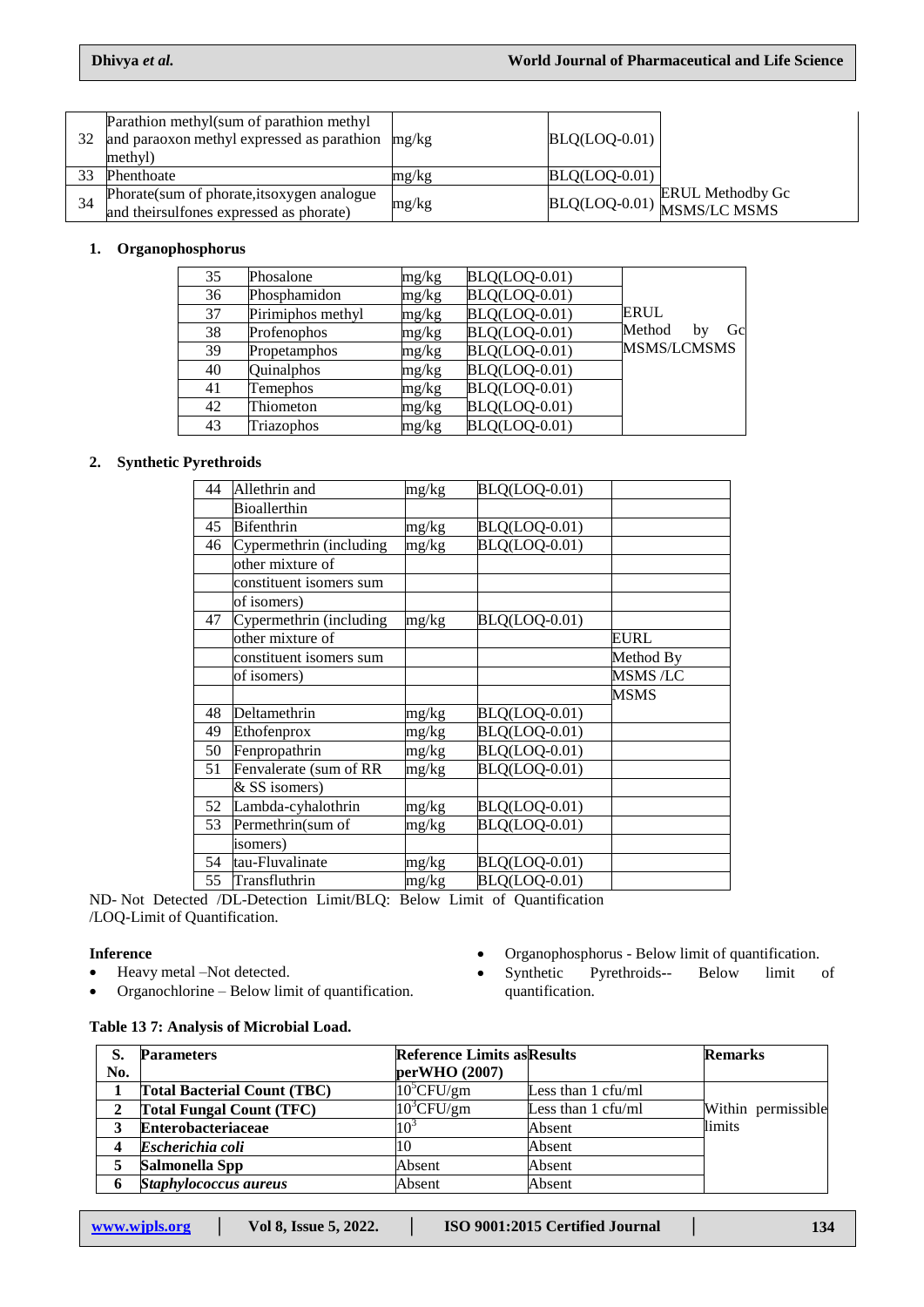### **Test for Aflatoxin analysis UV-366nm**



**Densitometric chromatogram at UV-366nm**; **Test sample; Standard – G2, G1, B2 &B1**



**HPTLC finger print of Test sample at 366nm**

| Peak                                    | <b>Start</b><br><b>Position</b> | Start           | <b>Max</b><br><b>Height   Position  </b> | <b>Max</b><br>Height | <b>Max</b><br>$-\%$ | End<br><b>Position   Height  </b> | End            | Area                                                      | Area<br>% |
|-----------------------------------------|---------------------------------|-----------------|------------------------------------------|----------------------|---------------------|-----------------------------------|----------------|-----------------------------------------------------------|-----------|
|                                         | $0.42$ Rf                       | $1.5$ AU        | $0.43$ Rf                                | 22.4 AU              | 9.64%               | 0.44 Rf 17.6 AU                   |                | 235.4 AU                                                  | 2.37%     |
| 2                                       |                                 | 0.44 Rf 18.2 AU | $0.45$ Rf                                |                      | 33.7 AU 14.55 %     |                                   | 0.48 Rf 2.7 AU | 543.5 AU                                                  | 5.47%     |
| 3                                       | $0.49$ Rf                       | 2.9 AU          | 0.55 Rf                                  |                      | 59.4 AU 25.61 %     |                                   |                | 0.61 Rf 0.5 AU 2819.8 AU 28.38 %                          |           |
| $\boldsymbol{A}$                        | $0.68$ Rf                       | $0.0$ AU        |                                          |                      |                     |                                   |                | 0.73 Rf 116.3 AU 50.20 % 0.80 Rf 4.2 AU 6338.9 AU 63.79 % |           |
| <b>Rf value of Test sample at 366nm</b> |                                 |                 |                                          |                      |                     |                                   |                |                                                           |           |



**HPTLC finger print of Standard at 366nm**

|  |                    | Peak Start Start Max Max<br>Position Height Position Height % |                         | Max End End Area<br><b>Position   Height  </b> |                                                           | Area<br>% |
|--|--------------------|---------------------------------------------------------------|-------------------------|------------------------------------------------|-----------------------------------------------------------|-----------|
|  | $0.41$ Rf $0.0$ AU |                                                               |                         | 0.44 Rf 29.3 AU 9.07 % 0.47 Rf 7.3 AU          | 649.1 AU 8.18 %                                           |           |
|  | 0.47 Rf 7.6 AU     |                                                               |                         |                                                | 0.50 Rf 75.7 AU 23.43 % 0.53 Rf 26.2 AU 1870.4 AU 23.58 % |           |
|  | 0.53 Rf 26.5 AU    |                                                               |                         |                                                | 0.55 Rf 63.2 AU 19.56 % 0.58 Rf 24.7 AU 1560.2 AU 19.67 % |           |
|  | 0.58 Rf 25.1 AU    |                                                               |                         |                                                | 0.61 Rf 154.8 AU 47.95 % 0.66 Rf 0.9 AU 3851.5 AU 48.56 % |           |
|  |                    | $\sim$ $\sim$                                                 | $\sim$ 0.0. $\sim$ 0.0. |                                                |                                                           |           |

**Rf value of Standard at 366nm**

**Note:** Similar Rf values were seen in the standard and test sample, upon derivatization with isopropyl alcohol and conc.  $H_2$  SO<sub>4</sub> (9:1), the band colour changed from bluish green to yellow in Track 2 (standard) whereas no

| www.wipls.org | Vol 8, Issue 5, 2022. | ISO 9001:2015 Certified Journal | 135 |
|---------------|-----------------------|---------------------------------|-----|
|               |                       |                                 |     |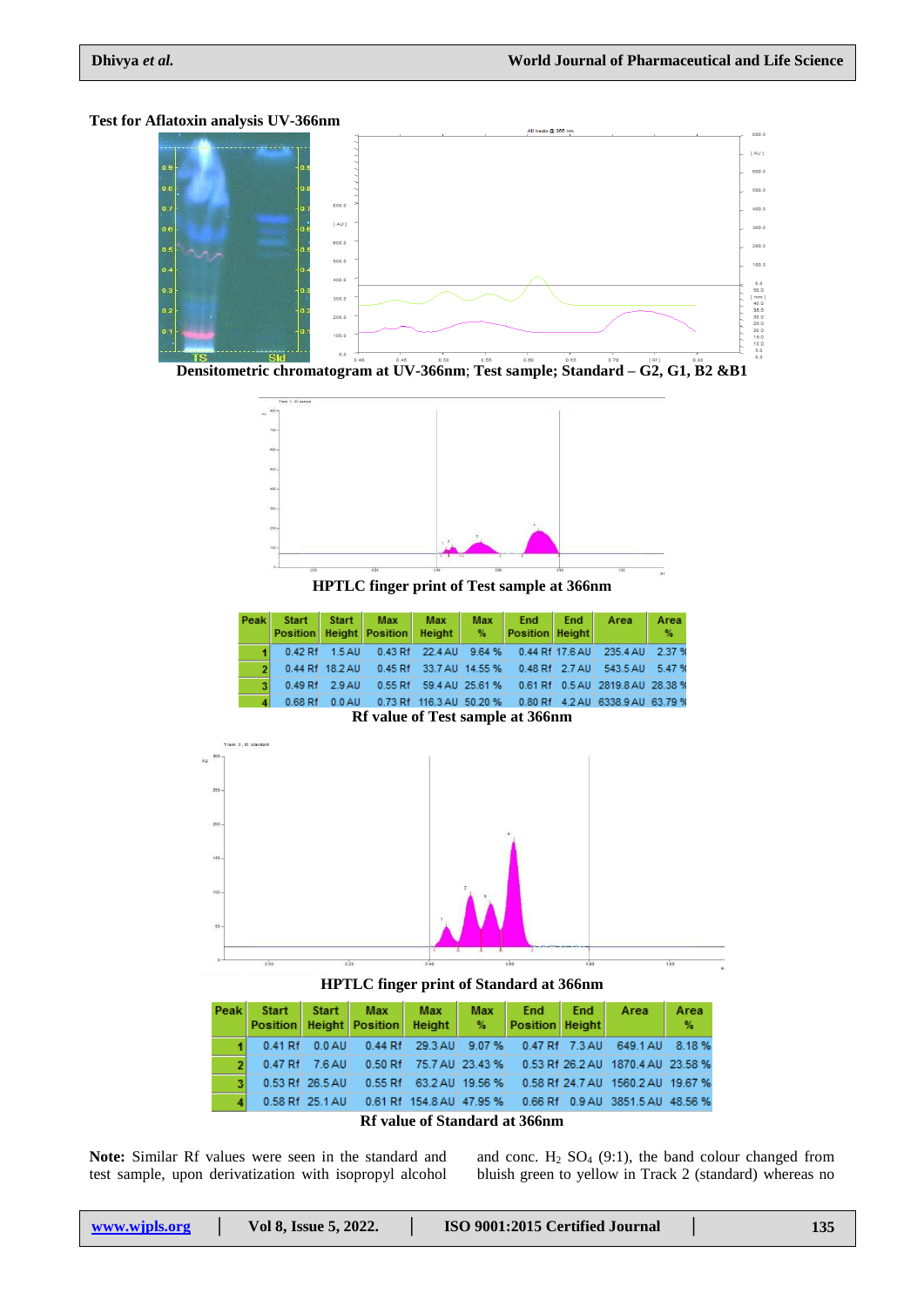colour change was seen in the Track 1 (TS) which indicated the absence of aflatoxins in the Test sample.

# **RESULT AND DISCUSSION**

The observation of organoleptic, physicochemical and Phytochemical analysis of Eerulli Ennai is mentioned in (Table 2, 3 and 5). The present study dealt with analyzing the physiochemical, Phytochemical physiochemical, characterization, Heavy metal analysis, Microbial contamination and Pesticide residue of Eerulli Ennai to establish standard quality parameters.

In quantitative analysis, the trial medicine Eerulli ennai had alkaloids, flavonoids, glycosides, steroids, coumarins, phenol, tannins, saponins, proteins.

Physicochemical analysis was done as a preliminary evalution of the trial drug Eerulli Ennai. . Loss on drying (LOD) is a method of measuring the amount of water and volatile matters in a sample when the sample is dried. Low moisture content is always desirable for higher stability of drugs. In Eerulli Ennai, the loss on drying at  $105^{\circ}$ C was found to be  $3.83\pm0.20$ . So the determination of moisture content shows the good stability of the drug Eerulli Ennai.

The total Ash values are helpful in determining the quality and purity of drugs, especially in powder form*.*  The total Ash value in Eerulli Ennai found to be 0.822±0.11. The minimal level of total ash shows the less inorganic residue and purity of the drug Eerulli Ennai.

Strongly Acidic nature of the drug can cause the harmful effects to the body, so the screening for the pH is important for drugs. It represents the chemical nature of the drug and the site of absorption of non-polar drug. The pH of Eerulli Ennai is found to be 6, that is weekly acidic and safe in pH. The weekly acidic drugs are rapidly absorbed from stomach. So the drug Eerulli Ennai can act rapidly on oral administration.

The refractive index is a measure of purity of a sample. It is a ratio of velocity of light in vacuum. If any adulteration is present in the sample the refractive index will increase or decrease, which is very helpful in determination of unsaturation. Refractive index increases with increase in unsaturation. Since the refractive index is 1.44 it interprets that there is no adulteration in the sample and degree of unsaturation is low.

Iodine value, Saponification value is used to measure the relative degree of unsaturated fatty acid in the sample. Smaller the molar weight of the fat higher the saponification value. The saponification value indicates the mean molecular weight of fatty acid of triglycerides comprising of fat. Lower the saponification value larger the molecular weight of fatty acids and triglyceride vice versa. Since the Iodine value (mg  $I2/g$ ) is 122 & saponification value (mg of KOH to saponify 1gm of fat)

is 241. The observation shows medium chain fatty acid or triglycerides as the main component. Medium chain triglycerides passively diffuse from the GI Tract to the portal system. It facilitate easily absorbed and metabolization of the trial drug.

The test reveals there the absence of heavy metals and micro- organism, Below limit of quantification of pesticides and aflatoxin.The trial drug is also free from microbial contamination, Aflatoxin and Pesticide residues. So it is safe to be administrated in children. There is no adverse effect produced by the trial drug Eerulli Ennai during the entire course of treatment.

# **CONCLUSIO**N

Paediatric respiratory problems are prevalent all over the world and it is closely related to food habits, socioeconomic status and plays a major role in the school regularly.

The trial medicine is a composition of pure herbs. The ingredient of the trial drug exhibits Anti-inflammatory, Expectorant and Laxative action. The management of Suzhimantham with Eerulli ennai has showed good response with no adverse effect. It is very effective and in the management of suzhi maantham and easily palatable in administration. In this study, results were found to be good in 86% of patients.

# **ACKNOWLEDGEMENT**

My sincere thanks to the Tamilnadu Dr.M.G.R. Medical University, National Institute of Siddha for providing the necessary facilities to carry out this research work and I express my gratitude to our Director, Prof. Dr. V.Banumathy, M.D(S), My guide Dr.A.M.Amala Hazel,M.D(S),Lecturer,Department of Kuzhandhai Maruthuvam, Dr.M.Meenakshi Sundaram M.D(s) Associate Professor, Head of the Department of Kuzhanthai Maruthuvam, Dr.D.Aravind, M.D(S), M.Sc (Medicinal Plants), Assistant Professor, Department of Medicinal Botany for the authentication of crude herbal drugs,Dr.A.Muthuvel,M.Sc.,Ph.D., Asst.Professor, for the guidance of biochemical analysis of the drug.

# **REFERENCE**

- 1. Brain KR, Turner TD. The Practical Evaluation of Phytopharmaceuticals. Bristol: Wright-Scientechnica, 1975; 36-45.
- 2. Olajire A. A and Azeez L Total antioxidant activity, phenolic, flavonoid and ascorbic acid contents of Nigerian vegetables., 2011; 2(2): 022-029. African Journal of Food Science and Technology
- 3. Ganga rao B, Umamaheswara rao, Sambasiva rao, Mallikarjuna rao T. Studies on phyto chemical constituents, quantification of total phenol, alkaloid content and *In-vitro* anti-oxidant activity of *Coccinia cordifolia*. *Int. J. pharm. life sci.,* 2011; 2(10): 1177- 1182.
- 4. N Tamilselvi; P Krishnamoorthy; R Dhamotharan; P

| Vol 8, Issue 5, 2022.<br>www.wipls.org | ISO 9001:2015 Certified Journal | 136 |
|----------------------------------------|---------------------------------|-----|
|----------------------------------------|---------------------------------|-----|